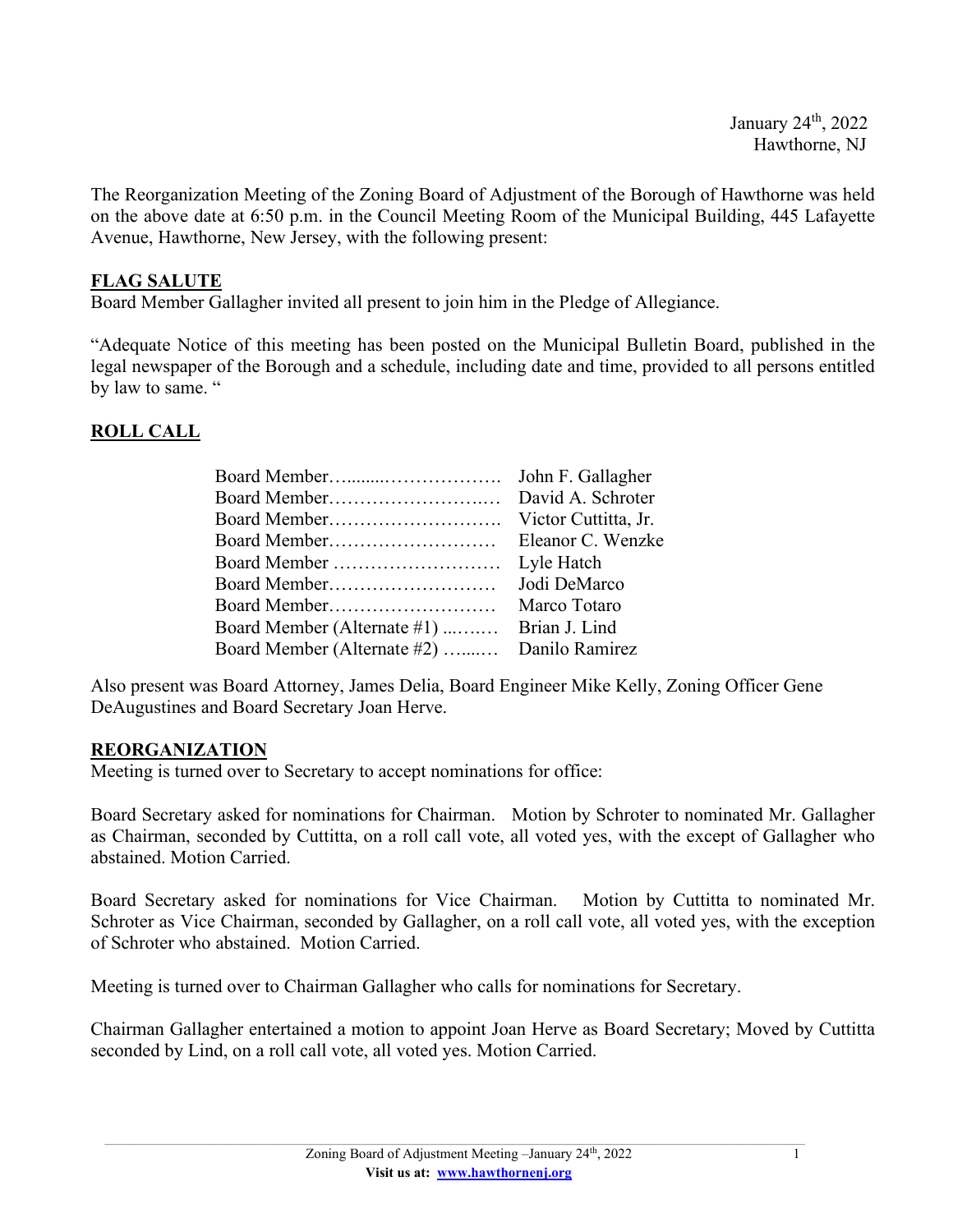Chairman Gallagher entertained a motion to appoint Jim Delia as Board Attorney; Moved by Cuttitta, seconded by Wenzke, on a roll call vote, all voted yes. Motion Carried.

Mayor Lane administered the Oath to Jim Delia, Board Attorney

The following members were appointed and re-appointed by Mayor Lane:

- Victor Cuttitta, Jr for a y-year term expiring  $12/31/25$
- Eleanor Wenzke for an unexpired term  $12/31/2024$
- Lyle Hatch for an unexpired term  $12/31/2022$
- Jodie DeMarco, Esq. for a 4-year term expiring  $12/31/25$
- Marco A. Totaro for a 4-year term expiring 12/3125
- Brian J. Lind (alt.  $\#1$ ) for a 2-year term expiring  $12/31/23$
- Danilo Ramirez (alt.  $#2$ ) for an unexpired term  $12/31/22$

# **BILLS:**

Chairman Gallagher entertained a motion to approve the bill list and forward it to the Treasurer for payment, moved by Cuttitta, seconded by a Wenzke. On a roll call vote, all presented voted yes. Motion Carried.

|         | Herald News: Notice of Action:          | \$41.80 |
|---------|-----------------------------------------|---------|
|         | Herald News: ZBA 2022 Meeting Schedule: | \$13.30 |
| Record: | ZBA 2022 Meeting Schedule:              | \$15.75 |

# **APPROVAL OF MINUTES**

Chairman Gallagher entertained a motion to approve the minutes of the Regular Meeting of December 20, 2021 moved by Schroter, seconded by Wenzke. On a roll call vote, all voted yes (Cuttitta, Gallagher, Hatch, Schroter, Wenzke). Motion Carried.

# **MEMORIALIZED RESOLUTION**

Resolution #2022-01 – Kristal McDowell (34 Brookside Avenue, Blk 91, Lot 18)

Memorialized Resolution for applicant who was approved for variance approval to construct a nonconforming garage structure for relief pursuant to Article 540-14A of the Borough Code Book requires a minimum side and rear yard setbacks for accessory structure of four (4') feet. The Applicant proposes side and rear yard setbacks of two (2') feet.

Chairman Gallagher entertained a motion to Memorialize Resolution #2022-01, moved by Wenzke, seconded by Cuttitta. On a roll call vote.

Ayes: Cuttitta, De Ritter, Gallagher, Sasso, Schroter, Wenzke Nays: None Motion carried

# **OFF-RESOLUTIONS**

Resolution #2022-02 – Adoption of 2022 ZBA Annual Report

WHEREAS, the Municipal Land Use Law requires that the Zoning Board of Adjustment, shall, at least once per year, review its decisions on applications and appeals for variances and prepare and adopt by resolution a report on its findings on zoning ordinance provisions which were the subject of variance requests and its recommendations for zoning ordinance amendments or revisions, if any; and